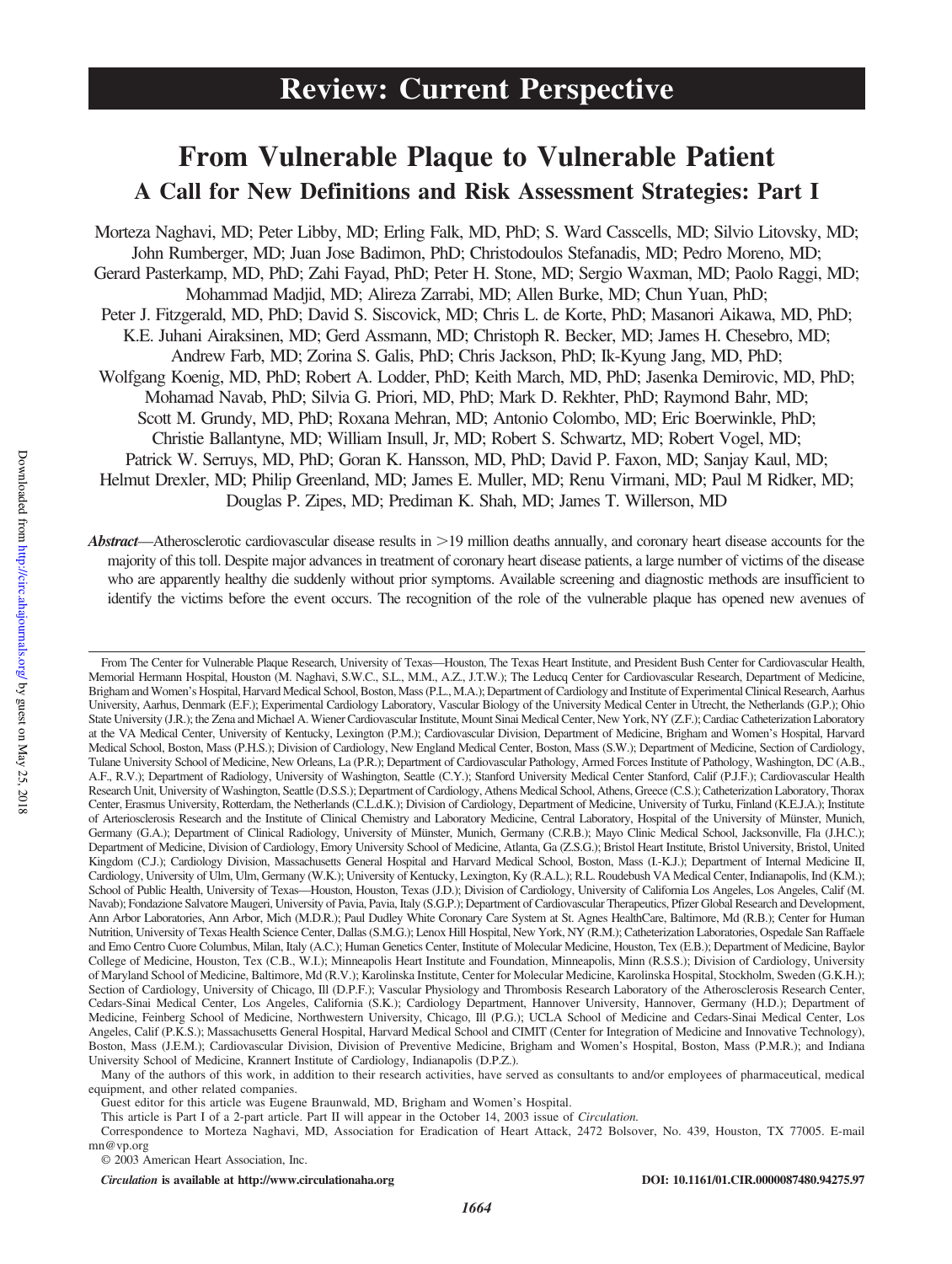opportunity in the field of cardiovascular medicine. This consensus document concludes the following. (1) Rupture-prone plaques are not the only vulnerable plaques. All types of atherosclerotic plaques with high likelihood of thrombotic complications and rapid progression should be considered as vulnerable plaques. We propose a classification for clinical as well as pathological evaluation of vulnerable plaques. (2) Vulnerable plaques are not the only culprit factors for the development of acute coronary syndromes, myocardial infarction, and sudden cardiac death. Vulnerable blood (prone to thrombosis) and vulnerable myocardium (prone to fatal arrhythmia) play an important role in the outcome. Therefore, the term "vulnerable patient" may be more appropriate and is proposed now for the identification of subjects with high likelihood of developing cardiac events in the near future. (3) A quantitative method for cumulative risk assessment of vulnerable patients needs to be developed that may include variables based on plaque, blood, and myocardial vulnerability. In Part I of this consensus document, we cover the new definition of vulnerable plaque and its relationship with vulnerable patients. Part II of this consensus document focuses on vulnerable blood and vulnerable myocardium and provide an outline of overall risk assessment of vulnerable patients. Parts I and II are meant to provide a general consensus and overviews the new field of vulnerable patient. Recently developed assays (eg, C-reactive protein), imaging techniques (eg, CT and MRI), noninvasive electrophysiological tests (for vulnerable myocardium), and emerging catheters (to localize and characterize vulnerable plaque) in combination with future genomic and proteomic techniques will guide us in the search for vulnerable patients. It will also lead to the development and deployment of new therapies and ultimately to reduce the incidence of acute coronary syndromes and sudden cardiac death. We encourage healthcare policy makers to promote translational research for screening and treatment of vulnerable patients. **(***Circulation***. 2003;108:1664-1672.)**

**Key Words:** coronary disease  $\blacksquare$  plaque  $\blacksquare$  myocardial infarction  $\blacksquare$  atherosclerosis  $\blacksquare$  death, sudden

C ardiovascular disease has long been the leading cause of death in developed countries, and it is rapidly becoming the number one killer in the developing countries.<sup>1</sup> According to current estimates, 61 800 000 Americans have one or more types of cardiovascular disease.<sup>2</sup>

Every year,  $>1$  million people in the United States and  $>19$ million others worldwide experience a sudden cardiac event (acute coronary syndromes and/or sudden cardiac death). A large portion of this population has no prior symptom.<sup>3</sup> There is considerable demand for diagnosis and treatment of the pathologic conditions that underlie these sudden cardiac events. This consensus document proposes new directions to prevent infarction and sudden cardiac events.<sup>4</sup>

# **Underlying Causes of Sudden Fatal and Nonfatal Cardiac Events**

Figure 1 delineates the underlying causes of acute cardiac events. The first branch point of the tree indicates patients who lack significant atherosclerosis or related myocardial damage, that is, those who have no ischemic heart disease (see The Nonischemic Vulnerable Myocardium). This leaves the patients with atherosclerosis, some of whom also have a hypercoagulable state (see Vulnerable Blood).

The next branch point involves the presence or absence of an occlusive or subocclusive thrombus. A thrombus identifies a culprit plaque that may be ruptured or nonruptured.

Plaque rupture is the most common type of plaque complication, accounting for  $\approx 70\%$  of fatal acute myocardial infarctions and/or sudden coronary deaths (Figure 2). Several retrospective autopsy series and a few cross-sectional clinical studies have suggested that thrombotic coronary death and acute coronary syndromes are caused by the plaque features and associated factors presented in Table 1.5-7 Most techniques for detecting and treating vulnerable plaque are devoted to rupture-prone plaque. This type of plaque has been termed a "thin-cap fibroatheroma."<sup>8</sup>



**Figure 1.** Proposed diagram of the potential underlying pathology of acute coronary syndrome, (ie, unstable angina, acute myocardial infarction and sudden cardiac death).

In some cases, a deep plaque injury cannot be identified despite a careful search. The thrombus appears to be superimposed on a de-endothelialized, but otherwise intact, plaque. This type of superficial plaque injury is called "plaque erosion."<sup>9</sup> Other types of culprit plaques also exist (Figure 2). In cases involving nonruptured plaques, plaque erosion or nodular calcification usually accompanies the luminal thrombus.<sup>5</sup> Other forms of thrombosis in nonruptured plaques may be described in the future. In all cases that involve a superimposed thrombus, the underlying lesion may be stenotic or nonstenotic. However, nonstenotic lesions are far more frequent than stenotic plaques and account for the majority of culprit ruptured plaques.<sup>10</sup>

In cases of sudden cardiac death without thrombosis, we hypothesize that coronary spasm, emboli to the distal intramural vasculature, or myocardial damage related to previous injury may account for a terminal arrhythmic episode.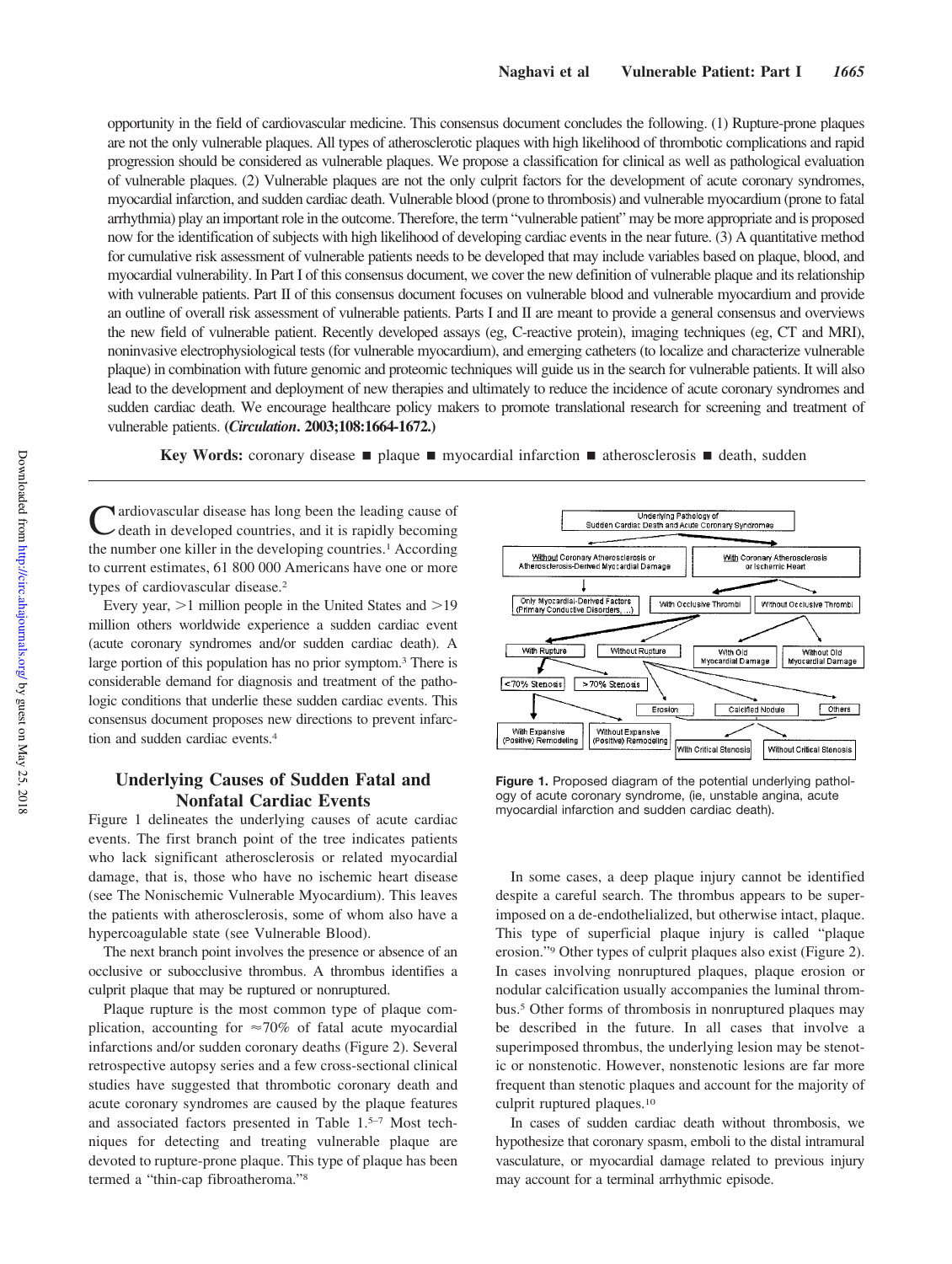

# **Different Types of Vulnerable Plaque**

**Figure 2.** Different types of vulnerable plaque as underlying cause of acute coronary events (ACS) and sudden cardiac death (SCD). A, Rupture-prone plaque with large lipid core and thin fibrous cap infiltrated by macrophages. B, Ruptured plaque with subocclusive thrombus and early organization. C, Erosion-prone plaque with proteoglycan matrix in a smooth muscle cell-rich plaque. D, Eroded plaque with subocclusive thrombus. E, Intraplaque hemorrhage secondary to leaking vasa vasorum. F, Calcific nodule protruding into the vessel lumen. G, Chronically stenotic plaque with severe calcification, old thrombus, and eccentric lumen.

# **The Challenge of Terminology: Culprit Plaque Versus Vulnerable Plaque**

# **Culprit Plaque, a Retrospective Terminology**

Interventional cardiologists and cardiovascular pathologists retrospectively describe the plaque responsible for coronary occlusion and death as a *culprit* plaque, regardless of its histopathologic features. For prospective evaluation, clinicians need a similar term for describing such plaques *before* an event occurs. Plaque rupture was reported sporadically by pathologists in the early 20th century; it became a focus of attention of pioneering scientists in the 1960s (Table 2) and was later documented further by others.<sup>11-15</sup>

Since the 1970s, scientists have been seeking the mechanisms responsible for converting chronic coronary atherosclerosis to acute coronary artery disease.11–15,17 As insights into this process have evolved, the relevant terminology has been continually updated. In the 1980s, Falk<sup>11</sup> and Davies and Thomas<sup>15</sup> used "plaque disruption" synonymously with "plaque rupture." Later, Muller and colleagues<sup>18,19</sup> used "vulnerable" to describe ruptureprone plaques as the underlying cause of most clinical coronary events. When this functional definition was proposed, the plaque considered responsible for acute coronary events (based on retrospective autopsy studies) had a large lipid pool, a thin cap,

| TABLE 1. |  | <b>Underlying Pathologies of "Culprit" Coronary Lesions</b> |  |  |  |
|----------|--|-------------------------------------------------------------|--|--|--|
|----------|--|-------------------------------------------------------------|--|--|--|

| Ruptured plaques ( $\approx$ 70%)    |  |  |
|--------------------------------------|--|--|
| Stenotic $(\approx 20\%)$            |  |  |
| Nonstenotic ( $\approx$ 50%)         |  |  |
| Nonruptured plaques ( $\approx$ 30%) |  |  |
| Frosion                              |  |  |
| Calcified nodule                     |  |  |
| Others/Unknown                       |  |  |

\*Adapted from Falk and associates, $6$  Davies, $7$  and Virmani and colleagues. $7$ 

and macrophage-dense inflammation on or beneath its surface (Figure 3).

Over the past several years, "vulnerable plaque" has been used sometimes to denote this concept and at other times to denote the specific histopathologic appearance of the abovedescribed plaque. This dual usage is confusing, particularly as plaques can have other histologic features (see Figure 2) that may also cause acute coronary events.<sup>5</sup>

#### **Vulnerable Plaque, a Future Culprit Plaque**

The term "vulnerable" is defined by English dictionaries as "susceptible to injury or susceptible to attack,"<sup>20</sup> as in "We are vulnerable both by water and land, without either fleet or army" (Alexander Hamilton). It denotes the likelihood of having an event in the future. The term vulnerable has been used in various reports in the medical literature, all of which describe conditions susceptible to injury. In this regard, the term "vulnerable plaque" is most suitable to define plaques susceptible to complications. An alternative term, "high-risk plaque," has been recently proposed.<sup>18</sup> The term "high-risk" is often used to describe the

| TABLE 2. Descriptions Used by Pioneers for Culprit Plaques <sup>93,94</sup> |  |  |
|-----------------------------------------------------------------------------|--|--|
|                                                                             |  |  |

| Author<br>Year<br><b>Description Used</b>        |  |
|--------------------------------------------------|--|
|                                                  |  |
| Olcott<br>1931<br>Plaque rupture                 |  |
| 1934<br>Rupture of atheromatous abscess<br>Leary |  |
| Wartman<br>1938<br>Rupture-induced occlusion     |  |
| Horn<br>1940<br>Plaque fissure                   |  |
| 1957<br>Plaque erosion<br>Helpern                |  |
| Crawford<br>Plaque thrombosis<br>1961            |  |
| Gore<br>1963<br>Plaque ulceration                |  |
| Thrombogenic gruel<br><b>Byers</b><br>1964       |  |
| 1966<br>Chapman<br>Plaque rupture                |  |
| Constantinides<br>1966<br>Plaque rupture         |  |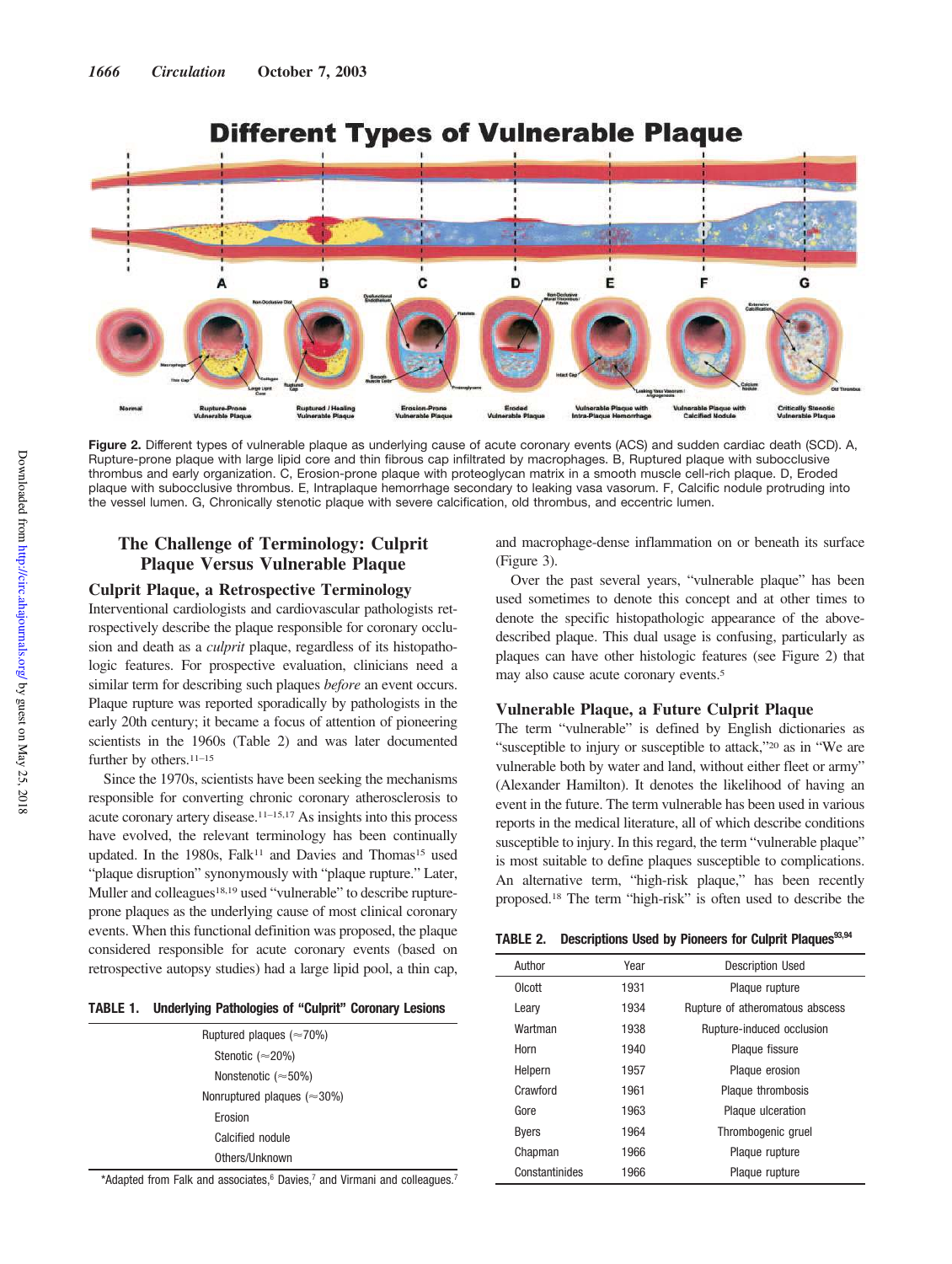

**Figure 3.** Schematic figure illustrating the most common type of vulnerable plaque characterized by thin fibrous cap, extensive macrophage infiltration, paucity of smooth muscle cells, and large lipid core, without significant luminal narrowing.

high-risk patient groups with acute coronary syndromes. However, our intention is to provide a terminology to identify apparently healthy subjects at risk of future events. Therefore, the term vulnerable seems to be more appropriate. Also, because "vulnerable plaque" has already been widely adopted by investigators and clinicians, we recommend that the existing usage of this term be continued. We advise that the underlying morphological features be described broadly enough to include all dangerous plaques that involve a risk of thrombosis and/or rapid progression.

To provide a uniform language to help standardize the terminology, we recommend "vulnerable plaque" to identify all thrombosis-prone plaques and plaques with a high probability of undergoing rapid progression, thus becoming culprit plaques (Table 3). A proposed histopathologic classification for different types of vulnerable plaque is presented in Figure 2. A list of proposed major and minor criteria for defining vulnerable plaques, based on autopsy studies (culprit plaques), is presented in Table 4.

A large number of vulnerable plaques are relatively uncalcified, relatively nonstenotic, and similar to type IV atherosclerotic lesions described in the American Heart Association classifica-

**TABLE 3. Interchangeable Terms Used to Denote Vulnerable Plaque**

| Acceptable But Not Recommended | Unacceptable*       |
|--------------------------------|---------------------|
| High-risk plaque               | Soft plaque         |
| Dangerous plaque               | Noncalcified plaque |
| Unstable plaque                | AHA type IV plaque  |

AHA indicates American Heart Association.

\*The term vulnerable plaque refers to all plaques at risk for thrombosis or rapid progression to become culprit lesions. A vulnerable plaque is not necessarily a soft plaque, a noncalcified plaque, an AHA type IV plaque, or a nonstenotic plaque.<sup>8,21</sup>

tion.<sup>21</sup> However, as depicted in Figure 3, different types of vulnerable plaque exist. Although Table 1 shows the relative distribution of ruptured and nonruptured culprit plaques, the exact prevalence of each type of vulnerable plaque is unknown and can only be determined in prospective studies.

## **Pan-Coronary Vulnerability**

Several investigators have noted the presence of more than one vulnerable plaque in patients at risk of cardiovascular events. Mann and Davies<sup>22</sup> and Burke et al<sup>23</sup> in cardiac autopsy specimens, Goldstein et al<sup>24</sup> in angiography studies, Nissen<sup>25</sup> and Rioufol et al<sup>26</sup> with intravascular ultrasound, and Buffon et al<sup>27</sup> measuring neutrophil myeloperoxidase found multiple rupture-prone or ruptured plaques in a wide range of cardiovascular patient populations. A most recent series of publications on

#### **TABLE 4. Criteria for Defining Vulnerable Plaque, Based on the Study of Culprit Plaques**

Major criteria

• Active inflammation (monocyte/macrophage and sometimes T-cell infiltration)

- Thin cap with large lipid core
- Endothelial denudation with superficial platelet aggregation
- Fissured plaque
- Stenosis  $>90\%$
- Minor criteria
	- Superficial calcified nodule
	- Glistening yellow
	- Intraplaque hemorrhage
	- Endothelial dysfunction
	- Outward (positive) remodeling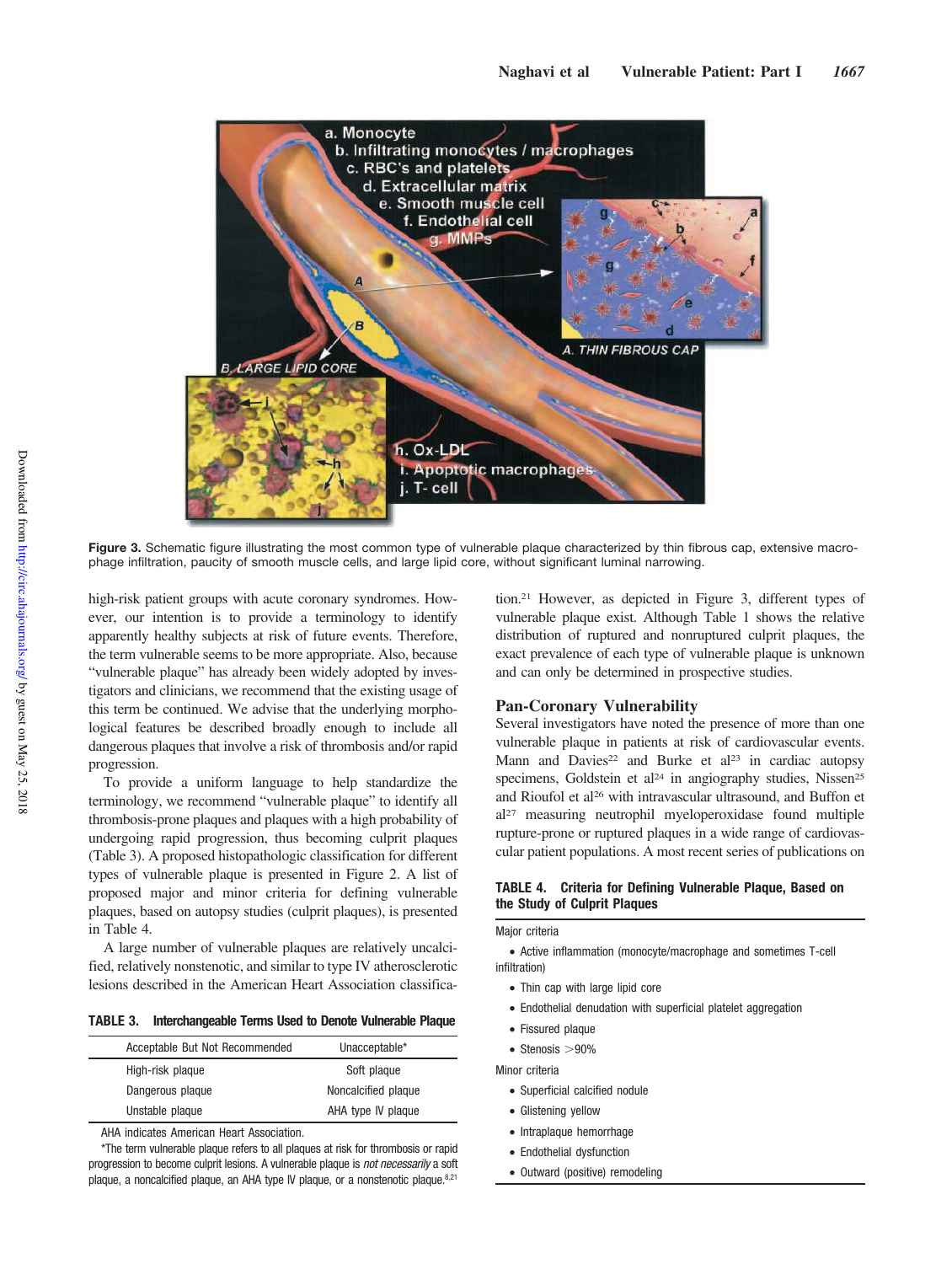

Figure 4. The risk of a vulnerable patient is affected by vulnerable plaque and/or vulnerable blood and/or vulnerable myocardium. A comprehensive assessment must consider all of the above.

vulnerability reiterated the importance of going beyond a vulnerable plaque and called for evaluating the total arterial tree as a whole.28–30

## **Silent-Plaque Rupture**

Thrombotic complications that arise from rupture or fissure (small rupture) of a vulnerable plaque may be clinically silent yet contribute to the natural history of plaque progression and ultimately luminal stenosis.31,32

## **Beyond the Atherosclerotic Plaque**

It is important to identify patients in whom disruption of a vulnerable plaque is likely to result in a clinical event. In these patients, other factors beyond plaque (ie, thrombogenic blood and electrical instability of myocardium) are responsible for the final outcome (Figure 4). We propose that such patients be referred to as "vulnerable patients." In fact, plaques with similar characteristics may have different clinical presentations because of blood coagulability (vulnerable blood) or myocardial susceptibility to develop fatal arrhythmia (vulnerable myocardium). The latter may depend on a current or previous ischemic condition and/or a nonischemic electrophysiological abnormality.

# **Definition of a Cardiovascular Vulnerable Patient**

The term "cardiovascular vulnerable patient" is proposed to define subjects susceptible to an acute coronary syndrome or sudden cardiac death based on plaque, blood, or myocardial vulnerability (for example, 1-year risk  $\geq 5\%$ ). Extensive efforts are needed to quantify an individual's risk of an event according to each component of vulnerability (plaque, blood, and myocardium). Such a comprehensive risk-stratification tool capable of predicting acute coronary syndromes as well as sudden cardiac death would be very useful for preventive cardiology (Figure 4).

#### **TABLE 5. Markers of Vulnerability at the Plaque/Artery Level**

#### Plaque

Morphology/Structure

• Plaque cap thickness

- Plaque lipid core size
- Plaque stenosis (luminal narrowing)
- Remodeling (expansive vs constrictive remodeling)
- Color (yellow, glistening yellow, red, etc)
- Collagen content versus lipid content, mechanical stability (stiffness and elasticity)
- Calcification burden and pattern (nodule vs scattered, superficial vs deep, etc)
- Shear stress (flow pattern throughout the coronary artery)

Activity/Function

- Plaque inflammation (macrophage density, rate of monocyte infiltration and density of activated T cell)
- Endothelial denudation or dysfunction (local NO production, anti-/procoagulation properties of the endothelium)
- Plaque oxidative stress
- Superficial platelet aggregation and fibrin deposition (residual mural thrombus)
- Rate of apoptosis (apoptosis protein markers, coronary microsatellite, etc)
- Angiogenesis, leaking vasa vasorum, and intraplaque hemorrhage
- Matrix-digesting enzyme activity in the cap (MMPs 2, 3, 9, etc)
- Certain microbial antigens (eg, HSP60, C. pneumoniae)

Pan-Arterial

- Transcoronary gradient of serum markers of vulnerability
- Total coronary calcium burden
- Total coronary vasoreactivity (endothelial function)
- Total arterial burden of plaque including peripheral (eg, carotid IMT)

MMP indicates matrix metalloproteinase; NO, nitric oxide; and IMT, intima medial thickness.

#### **Diagnosis of Vulnerable Plaque/Artery**

A number of issues have hampered establishment of ideal criteria for defining vulnerable plaque: (1) the current body of evidence is largely based on cross-sectional and retrospective studies of culprit plaques; (2) robust prospective outcome studies based on plaque characterization have not been done (due to the lack of a reproducible, validated diagnostic technique); and (3) a lack of a representative animal model of plaque rupture and acute coronary syndrome/sudden death.

On the basis of retrospective evidence, we propose that the criteria listed in Tables 4 and 5 be used to define a vulnerable plaque. The sensitivity, specificity, and overall predictive value of each potential diagnostic technique need to be assessed before entering clinical practice.

### **Major Criteria**

The following are proposed as major criteria for detection of a vulnerable plaque. The presence of one or a combination of these factors may warrant higher risk of plaque complication. Techniques for detection of vulnerable plaque based on these criteria are briefly summarized here. A detailed discussion of advantages and disadvantages are reviewed elsewhere.<sup>33</sup>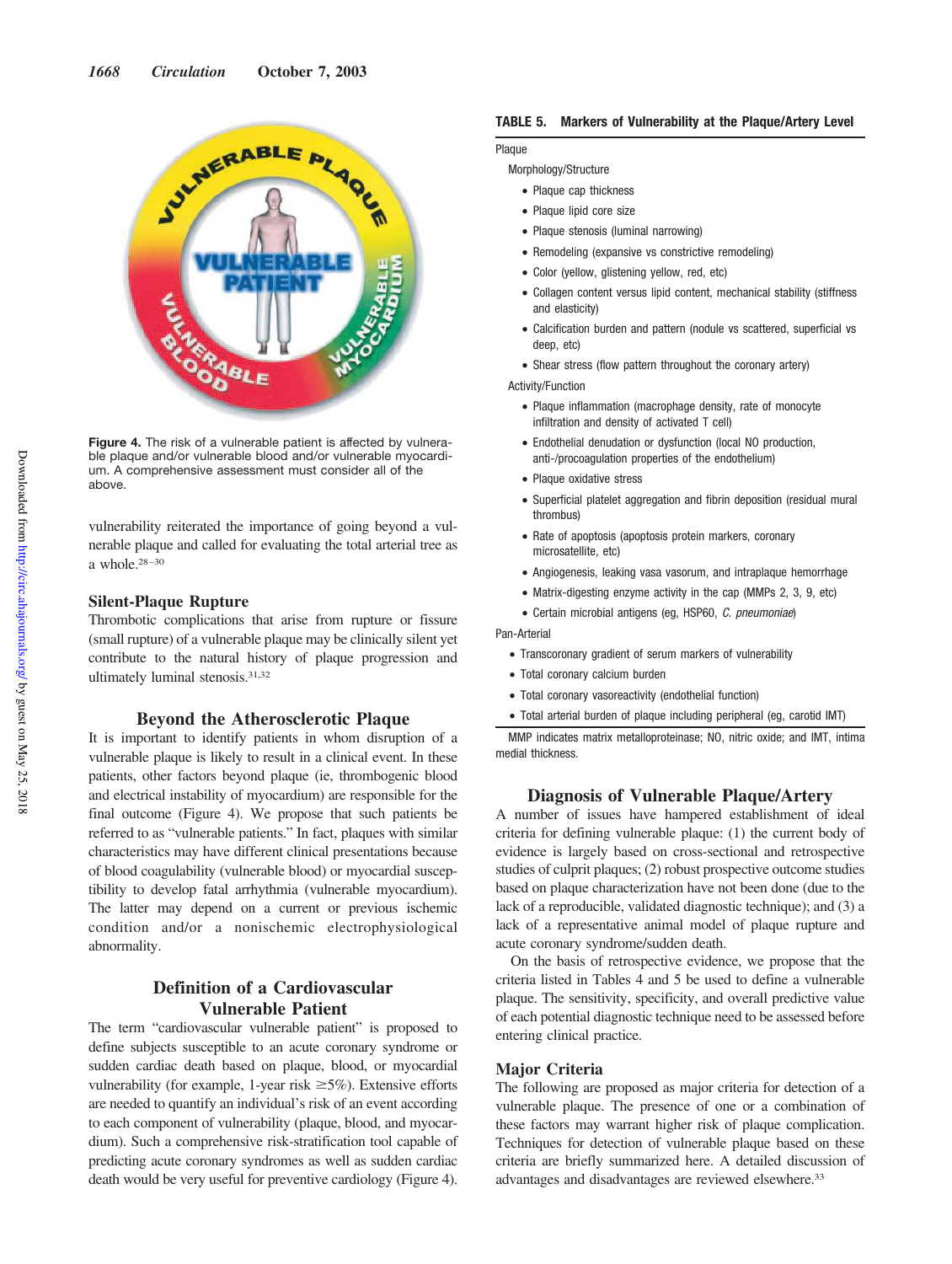

**Figure 5.** Plaques with nearly similar morphology in terms of lipid core and fibrous cap (middle panel) may look similar with diagnostic imaging aimed at morphology only (bottom panel). However, they might look very different using diagnostic methods capable of detecting activity and physiology of the plaques. The top left plaque is hot (as evidenced in a thermography image), whereas the top right plaque is inactive and detected relatively as a cool plaque.

# *1. Active Inflammation*

Plaques with active inflammation may be identified by extensive macrophage accumulation.<sup>13</sup> Possible intravascular diagnostic techniques34,35 include thermography (measurement of plaque temperature), 36,37 contrast-enhanced (CE) MRI, 38,39 fluorodeoxyglucose positron emission tomography,33,40 and immunoscintigraphy.<sup>41</sup> It has recently been shown that optical coherence tomography reflects the macrophage content of the fibrous cap.<sup>42</sup> Noninvasive options include MRI with superparamagnetic iron oxide35,36 and gadolinium fluorine compounds.43–45

#### *2. A Thin Cap With a Large Lipid Core*

These plaques have a cap thickness of  $\leq 100 \ \mu m$  and a lipid core accounting for  $>40\%$  of the plaque's total volume.<sup>8</sup> Possible intravascular diagnostic techniques include optical coherence tomography (OCT), 46,47 intravascular ultrasonography (IVUS), 48 high-resolution IVUS,<sup>49</sup> elastography (palpography),<sup>50,51</sup> MRI,<sup>52</sup> angioscopy,<sup>53</sup> near infrared (NIR) spectroscopy,54–56 and radiofrequency IVUS analysis.57,58 The only noninvasive options are presently MRI and possibly CT.34,35,59–62

## *3. Endothelial Denudation with Superficial Platelet Aggregation*

These plaques are characterized by superficial erosion and platelet aggregation or fibrin deposition.<sup>5</sup> Possible intravascular diagnostic techniques include angioscopy with dye<sup>63</sup> and matrixtargeted/fibrin-targeted immune scintigraphy and OCT.46,47 Noninvasive options include fibrin/matrix-targeted contrast enhanced MRI,<sup>64</sup> platelet/fibrin-targeted single photon emission computed tomography,<sup>41</sup> and MRI.<sup>52</sup>

# *4. Fissured/Injured Plaque*

Plaques with a fissured cap (most of them involving a recent rupture) that did not result in occlusive thrombi may be prone to subsequent thrombosis, entailing occlusive thrombi or thromboemboli.<sup>5</sup> Possible intravascular diagnostic techniques include OCT,46,47 IVUS, high-resolution IVUS,<sup>49</sup> angioscopy, and MRI.34,35 A noninvasive option is fibrin-targeted CE-MRI.64,65

## *5. Severe Stenosis*

On the surface of plaques with severe stenosis, shear stress imposes a significant risk of thrombosis and sudden occlusion. Therefore, a stenotic plaque may be a vulnerable plaque regardless of ischemia. Moreover, a stenotic plaque may indicate the presence of many nonstenotic or less stenotic plaques that can be vulnerable to rupture and thrombosis<sup>24,66</sup> (Figure 5). The current standard technique is invasive x-ray angiography.<sup>32</sup> Noninvasive options include multislice CT,67,68 magnetic resonance angiography with or without a contrast agent, and electron-beam tomography angiography.59,69–71

# **Minor Criteria**

For techniques that focus on the plaque level, minor criteria include the following features.

## *1. Superficial Calcified Nodules*

These plaques have a calcified nodule within, or very close to, their cap, and this structure protrudes through and can rupture the cap. This event may or may not be associated with severe coronary calcification and a high calcium score.<sup>5</sup> Possible intravascular diagnostic techniques include OCT,46,47 IVUS and elastography (palpography).<sup>48</sup> Noninvasive options include electron-beam CT,<sup>72</sup> multisection spiral CT,<sup>73</sup> and MRI.34,35

# *2. Yellow Color (on Angioscopy)*

Yellow plaques, particularly glistening ones, may indicate a large lipid core and thin fibrous cap, suggesting a high risk of rupture. However, because plaques in different stages can be yellow and because not all lipid-laden plaques are destined to rupture or undergo thrombosis, this criterion may lack sufficient specificity.<sup>53,74</sup> Possible intravascular diagnostic techniques in-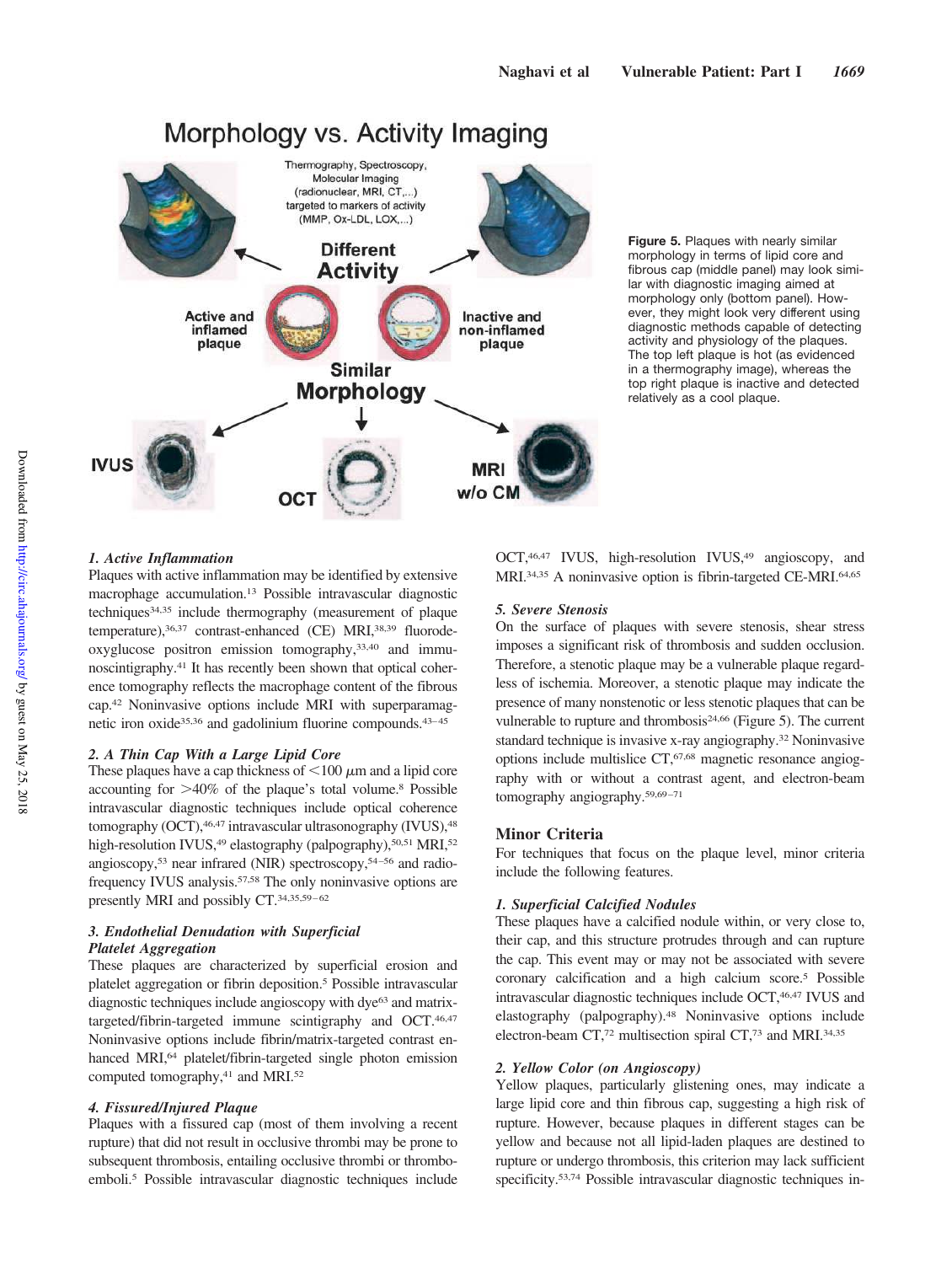

clude angioscopy<sup>73</sup> and transcatheter colorimetry.<sup>75</sup> No diagnostic method has yet been developed for noninvasive angioscopy.

#### *3. Intraplaque Hemorrhage*

Extravasation of red blood cells, or iron accumulation in plaque, may represent plaque instability.<sup>76</sup> Possible intravascular diagnostic techniques include NIR spectroscopy,54,55 tissue Doppler methods,<sup>77</sup> and intravascular MRI. A noninvasive option is MRI.34,35,61

## *4. Endothelial Dysfunction*

Impaired endothelial vasodilator function occurs in a variety of acute and chronic disease states. Patients with cardiovascular risk factors have endothelial dysfunction. Endothelial dysfunction predicts CHD and stroke.89,95 Vulnerable plaques have sites of active inflammation and oxidative stress and are likely to be associated with impaired endothelial function. Possible diagnostic techniques are endothelium-dependent coronary artery dilatation (intravascular)<sup>78</sup> and measurement of flow-mediated dilatation by brachial artery ultrasonography and other emerging techniques (noninvasive).<sup>79</sup>

#### *5. Expansive (Positive) Remodeling*

Many of the nonstenotic lesions undergo "expansive," "positive," or "outward" remodeling, namely compensatory enlargement before impinging significantly on the vascular lumen. This phenomenon was considered as positive remodeling because the luminal area was not affected and stenosis was the only measure of risk. However, with the emphasis on plaque rupture in nonstenotic lesions, the so-called positive remodeling may not be truly positive and beneficial. Several studies have suggested that such remodeling is a potential surrogate marker of plaque vulnerability.80,81 In these studies, intravascular ultrasound was used to evaluate remodeling in coronary arteries. A recent study by Kim et al<sup>82</sup> introduced a noninvasive method for detection of expansive remodeling in coronary arteries by MRI. CT might also provide a noninvasive method for studying arterial remodeling.

**Figure 6.** Correlation between frequency of plaques, degree of stenosis, and risk of complication per plaque as a function of plaque progression. Although the average absolute risk of severely stenotic plaques may be higher than the average absolute risk of mildly stenotic plaques, there are more plaques with mild stenoses than plaques with severe stenoses.

Few of the above techniques have been tested in clinical trials showing ability to predict events. MRI and CT-based approaches are being developed. These technologies and strategies must also be evaluated with regard to their cost effectiveness.

#### **Functional Versus Structural Assessment**

A growing body of evidence indicates that different types of vulnerable plaque with various histopathology and biology exist. To evaluate plaque vulnerability, it is evident that a combined approach capable of evaluating structural characteristics (morphology) as well as functional properties (activity) of plaque may be more informative and may provide higher predictive value than a single approach. For instance, a combination of IVUS or OCT with thermography80,83 may provide more diagnostic value than each of these techniques alone. Such an arrangement can be useful for both intravascular as well as noninvasive diagnostic methods (Figure 6). Autopsy<sup>84</sup> and IVUS studies<sup>85</sup> have shown that atherosclerotic lesions are frequently found in young and asymptomatic individuals. It is unclear what percentage of these lesions present morphologies of ruptureprone vulnerable plaques. Moreover, chronic inflammation<sup>86</sup> and macrophage/foam cell formation are an intrinsic part of the natural history of atherosclerosis. These data suggest that screening only based on plaque morphology and/ or chronic markers of inflammation may not provide satisfactory predictive value for detection of vulnerable patients.

#### **Pan-Arterial Approach**

Diagnostic and therapeutic methods may focus on the total burden of coronary artery disease.<sup>27</sup> The coronary Calcium Score is a good example of using CT for this purpose.<sup>72</sup> The total burden of calcified atherosclerotic plaques in all coronary arteries is identified by ultrafast CT. Extensive efforts are underway to improve image quality, signal processing, and interpretation of detailed components of coronary arteries that lend hope of a new calcium scoring and risk stratification technique based on CT information.<sup>87</sup> Like systemic indexes of inflammation (eg, high sensitive CRP), endothelial dysfunction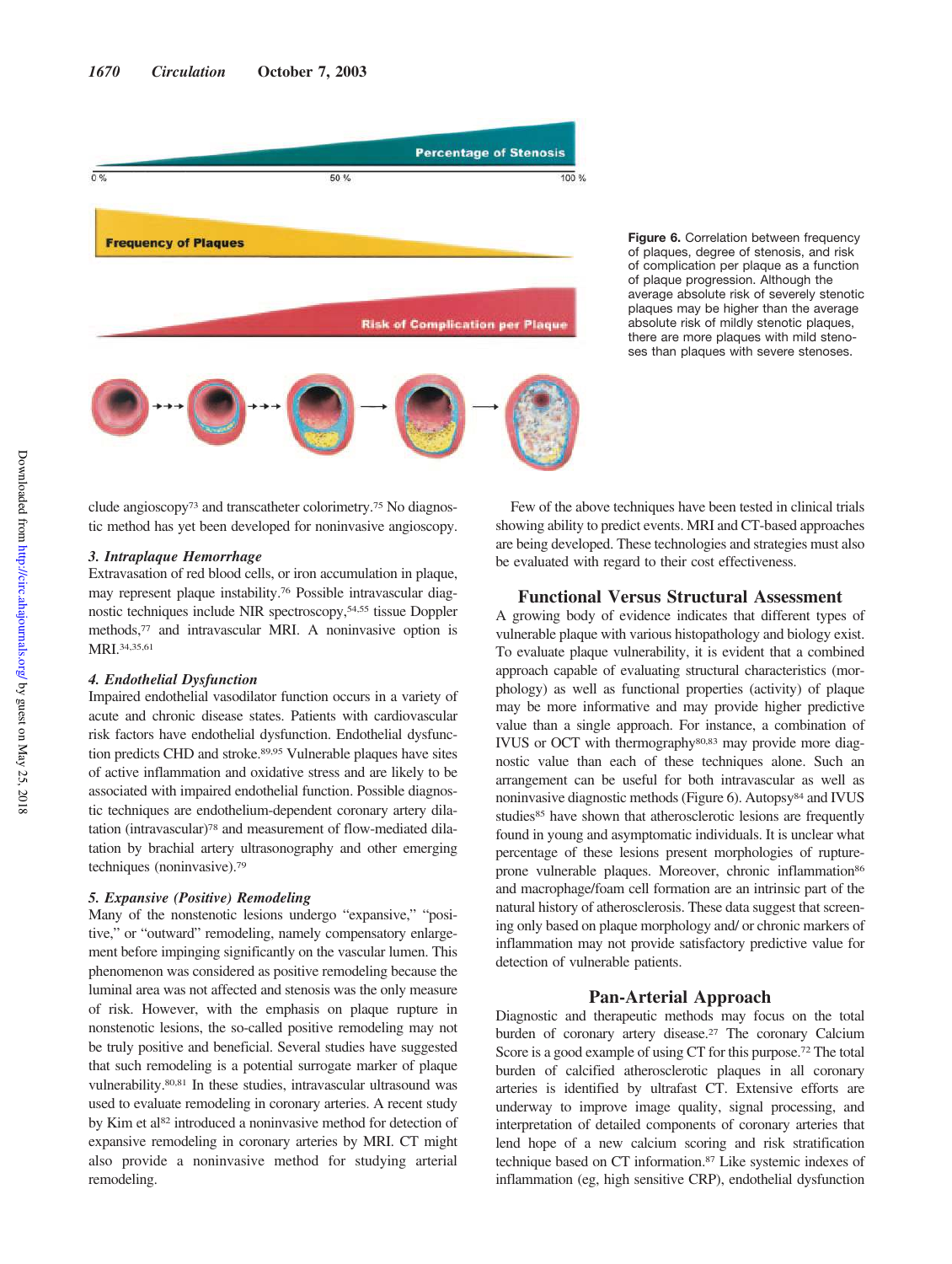as measured by impaired flow-mediated vasodilation in the brachial artery can aid in the detection of pan-arterial vulnerability and may serve as a screening tool.<sup>88,89</sup>

Another emerging technique is the measurement of the transcoronary gradient (difference in concentration between coronary ostium and coronary sinus or between proximal and distal segments of each coronary segment) of various factors, including cytokines,<sup>90</sup> adhesion molecules,<sup>91</sup> temperature, etc.

It will be important in the future to identify plaques that are on a trajectory of evolution toward a vulnerable state, to find out how long they will stay vulnerable, and to be able to target interventions to those plaques most likely to develop thrombosis. Similarly, factors that protect plaques from becoming vulnerable also need to be identified. It is likely that local hemodynamic factors and 3-dimensional morphology may provide insight regarding the temporal course of an evolving plaque.

New studies are unraveling the role of the adventitia and periadventitial connective and adipose tissue in vulnerability of atherosclerotic plaques.<sup>92</sup> Further studies are needed to define the importance of these findings in the detection and treatment of vulnerable plaques.

#### **Acknowledgments**

We are indebted to Valentin Fuster, MD, and Salim Yusuf, MD, for their insightful reviews and thoughtful comments.

#### **References**

- 1. Yusuf S, Reddy S, Ounpuu S, et al. Global burden of cardiovascular diseases, I: general considerations, the epidemiologic transition, risk factors, and impact of urbanization. *Circulation*. 2001;104:2746–2753.
- 2. American Heart Association. *2002 Heart and Stroke Statistical Update*. Dallas, Tex: American Heart Association; 2002.
- 3. Myerburg RJ, Interian A Jr, Mitrani RM, et al. Frequency of sudden cardiac death and profiles of risk. *Am J Cardiol.* 1997;80:10F–19F.
- 4. Zipes DP, Wellens HJ. Sudden cardiac death. *Circulation*. 1998;98: 2334–2351.
- 5. Virmani R, Kolodgie FD, Burke AP, et al. Lessons from sudden coronary death: a comprehensive morphological classification scheme for atherosclerotic lesions. *Arterioscler Thromb Vasc Biol*. 2000;20:1262–1275.
- 6. Falk E, Shah PK, Fuster V. Coronary plaque disruption. *Circulation*. 1995; 92:657–671.
- 7. Davies MJ. A macro and micro view of coronary vascular insult in ischemic heart disease. *Circulation*. 1990;82 (suppl II):II-38–II-46.
- 8. Kolodgie FD, Burke AP, Farb A, et al. The thin-cap fibroatheroma: a type of vulnerable plaque: the major precursor lesion to acute coronary syndromes. *Curr Opin Cardiol*. 2001;16:285–292.
- 9. Farb A, Burke AP, Tang AL, et al. Coronary plaque erosion without rupture into a lipid core: a frequent cause of coronary thrombosis in sudden coronary death. *Circulation*. 1996;93:1354–1363.
- 10. Ambrose JA, Tannenbaum MA, Alexopoulos D, et al. Angiographic progression of coronary artery disease and the development of myocardial infarction. *J Am Coll Cardiol*. 1988;12:56–62.
- 11. Falk E. Plaque rupture with severe pre-existing stenosis precipitating coronary thrombosis: characteristics of coronary atherosclerotic plaques underlying fatal occlusive thrombi. *Br Heart J*. 1983;50:127–134.
- 12. Friedman M, Van den Bovenkamp GJ. Role of thrombus in plaque formation in the human diseased coronary artery. *Br J Exp Pathol*. 1966;47:550–557.
- 13. Constantinides P. Pathogenesis of cerebral artery thrombosis in man. *Arch Pathol*. 1967;83:422–428.
- 14. Chapman I. Relationships of recent coronary artery occlusion and acute myocardial infarction. *J Mt Sinai Hosp N Y*. 1968;35:149–154.
- 15. Davies MJ, Thomas AC. Plaque fissuring: the cause of acute myocardial infarction, sudden ischaemic death, and crescendo angina. *Br Heart J*. 1985; 53:363–373.
- 16. Deleted in proof.
- 17. Willerson JT, Campbell WB, Winniford MD, et al. Conversion from chronic to acute coronary artery disease: speculation regarding mechanisms. *Am J Cardiol*. 1984;54:1349–1354.
- 18. Muller J, Tofler G, Stone P. Circadian variation and triggers of onset of acute cardiovascular disease. *Circulation*. 1989;79:733–743.
- 19. Muller JE, Abela GS, Nesto RW, et al. Triggers, acute risk factors and vulnerable plaques: the lexicon of a new frontier. *J Am Coll Cardiol*. 1994; 23:809–813.
- 20. Vulnerable. In: *Merriam-Webster's Collegiate Dictionary & Thesaurus*. 11th ed (e-book). Springfield, Mass: Merriam-Webster, Inc; 2003.
- 21. Stary HC, Chandler AB, Dinsmore RE, et al. A definition of advanced types of atherosclerotic lesions and a histological classification of atherosclerosis : a report from the Committee on Vascular Lesions of the Council on Arteriosclerosis, American Heart Association. *Circulation*. 1995;92:1355–1374.
- 22. Mann J, Davies MJ. Mechanisms of progression in native coronary artery disease: role of healed plaque disruption. *Heart*. 1999;82:265–268.
- 23. Burke AP, Farb A, Malcom GT, et al. Coronary risk factors and plaque morphology in men with coronary disease who died suddenly. *N Engl J Med*. 1997;336:1276–1282.
- 24. Goldstein JA, Demetriou D, Grines CL, et al. Multiple complex coronary plaques in patients with acute myocardial infarction. *N Engl J Med*. 2000; 343:915–922.
- 25. Nissen SE. Who is at risk for atherosclerotic disease? Lessons from intravascular ultrasound. *Am J Med.* 2002;112(suppl 8A):27S–33S.
- 26. Rioufol G, Finet G, Ginon I, et al. Multiple atherosclerotic plaque rupture in acute coronary syndrome. *Circulation*. 2002;106:804–808.
- 27. Buffon A, Biasucci LM, Liuzzo G, et al. Widespread coronary inflammation in unstable angina. *N Engl J Med*. 2002;347:5–12.
- 28. Casscells W, Naghavi M, Willerson JT. Vulnerable atherosclerotic plaque: a multifocal disease. *Circulation*. 2003;107:2072–2075.
- 29. Maseri A, Fuster V. Is there a vulnerable plaque? *Circulation*. 2003;107: 2068–2071.
- 30. Kereiakes DJ. The emperor's clothes: in search of the vulnerable plaque. *Circulation*. 2003;107:2076–2077.
- 31. Davies MJ. Pathology of arterial thrombosis. *Br Med Bull*. 1994;50: 789–802.
- 32. Burke AP, Kolodgie FD, Farb A, et al. Healed plaque ruptures and sudden coronary death: evidence that subclinical rupture has a role in plaque progression. *Circulation*. 2001;103:934–940.
- 33. Vallabhajosula S, Fuster V. Atherosclerosis: imaging techniques and the evolving role of nuclear medicine. *J Nucl Med*. 1997;38:1788–1796.
- 34. Fayad ZA, Fuster V. Clinical imaging of the high-risk or vulnerable atherosclerotic plaque. *Circ Res*. 2001;89:305–316.
- 35. Naghavi M, Madjid M, Khan MR, et al. New developments in the detection of vulnerable plaque. *Curr Atheroscler Rep*. 2001;3:125–135.
- 36. Stefanadis C, Diamantopoulos L, Vlachopoulos C, et al. Thermal heterogeneity within human atherosclerotic coronary arteries detected in vivo : a new method of detection by application of a special thermography catheter. *Circulation*. 1999;99:1965–1971.
- 37. Stefanadis C, Toutouzas K, Tsiamis E, et al. Thermal heterogeneity in stable human coronary atherosclerotic plaques is underestimated in vivo: the "cooling effect" of blood flow. *J Am Coll Cardiol*. 2003;41:403–408.
- 38. Schmitz SA, Coupland SE, Gust R, et al. Superparamagnetic iron oxideenhanced MRI of atherosclerotic plaques in Watanabe hereditable hyperlipidemic rabbits. *Invest Radiol*. 2000;35:460–471.
- 39. Ruehm SG, Corot C, Vogt P, et al. Magnetic resonance imaging of atherosclerotic plaque with ultrasmall superparamagnetic particles of iron oxide in hyperlipidemic rabbits. *Circulation*. 2001;103:415–422.
- 40. Lederman RJ, Raylman RR, Fisher SJ, et al. Detection of atherosclerosis using a novel positron-sensitive probe and 18-fluorodeoxyglucose (FDG). *Nucl Med Commun*. 2001;22:747–753.
- 41. Ciavolella M, Tavolaro R, Taurino M, et al. Immunoscintigraphy of atherosclerotic uncomplicated lesions in vivo with a monoclonal antibody against D-dimers of insoluble fibrin. *Atherosclerosis*. 1999;143:171–175.
- 42. Tearney GJ, Yabushita H, Houser SL, et al. Quantification of macrophage content in atherosclerotic plaques by optical coherence tomography. *Circulation*. 2003;107:113–119.
- 43. Krinsky GA, Freedberg R, Lee VS, et al. Innominate artery atheroma: a lesion seen with gadolinium-enhanced MR angiography and often missed by transesophageal echocardiography. *Clin Imaging*. 2001;25:251–257.
- 44. Bonk RT, Schmiedl UP, Yuan C, et al. Time-of-flight MR angiography with Gd-DTPA hexamethylene diamine co-polymer blood pool contrast agent: comparison of enhanced MRA and conventional angiography for arterial stenosis induced in rabbits. *J Magn Reson Imaging*. 2000;11:638–646.
- 45. Yuan C, Kerwin WS, Ferguson MS, et al. Contrast-enhanced high resolution MRI for atherosclerotic carotid artery tissue characterization. *J Magn Reson Imaging*. 2002;15:62–67.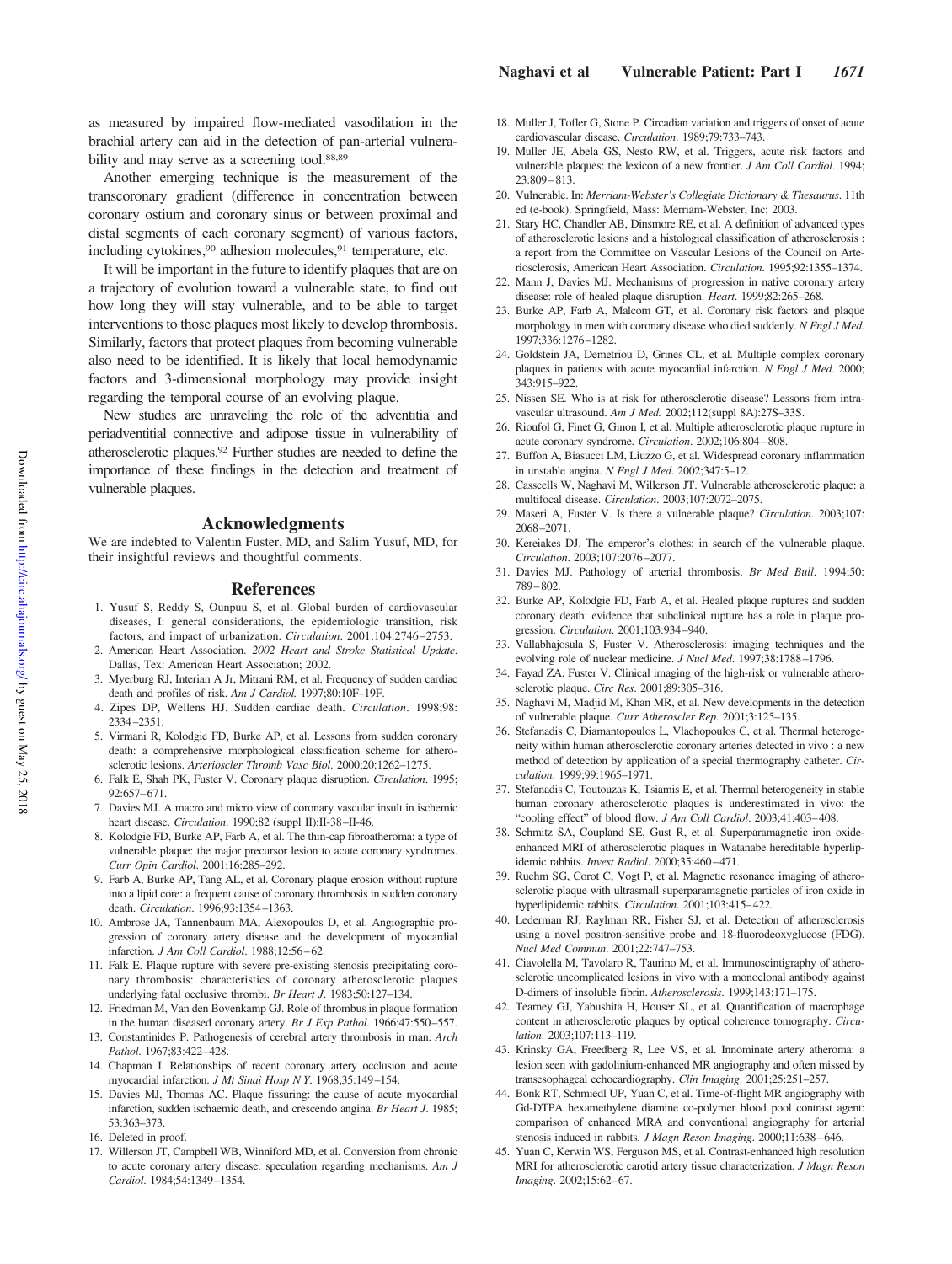- 46. Patwari P, Weissman NJ, Boppart SA, et al. Assessment of coronary plaque with optical coherence tomography and high-frequency ultrasound. *Am J Cardiol*. 2000;85:641–644.
- 47. Jang I-K, Bouma BE, Kang D-H, et al. Visualization of coronary atherosclerotic plaques in patients using optical coherence tomography: comparison with intravascular ultrasound. *J Am Coll Cardiol*. 2002;39:604–609.
- 48. Nissen SE. Clinical images from intravascular ultrasound: coronary disease, plaque rupture, and intervention—the inside view. *Am J Cardiol*. 2001;88: 16–18.
- 49. Nissen SE, Yock P. Intravascular ultrasound : novel pathophysiological insights and current clinical applications. *Circulation*. 2001;103:604–616.
- 50. de Korte CL, Cespedes EI, van der Steen AF, et al. Intravascular ultrasound elastography: assessment and imaging of elastic properties of diseased arteries and vulnerable plaque. *Eur J Ultrasound*. 1998;7:219–224.
- 51. de Korte CL, Sierevogel MJ, Mastik F, et al. Identification of atherosclerotic plaque components with intravascular ultrasound elastography in vivo: a Yucatan pig study. *Circulation*. 2002;105:1627–1630.
- 52. Corti R, Osende JI, Fuster V, et al. Artery dissection and arterial thrombus aging: the role of noninvasive magnetic resonance imaging. *Circulation*. 2001;103:2420–2421.
- 53. Takano M, Mizuno K, Okamatsu K, et al. Mechanical and structural characteristics of vulnerable plaques: analysis by coronary angioscopy and intravascular ultrasound. *J Am Coll Cardiol*. 2001;38:99–104.
- Cassis LA, Lodder RA. Near-IR imaging of atheromas in living arterial tissue. *Anal Chem*. 1993;65:1247–1256.
- 55. Moreno PR, Lodder RA, Purushothaman KR, et al. Detection of lipid pool, thin fibrous cap, and inflammatory cells in human aortic atherosclerotic plaques by near-infrared spectroscopy. *Circulation*. 2002;105:923–927.
- 56. Wang J, Geng YJ, Guo B, et al. Near-infrared spectroscopic characterization of human advanced atherosclerotic plaques. *J Am Coll Cardiol*. 2002;39: 1305–1313.
- 57. Jeremias A, Kolz ML, Ikonen TS, et al. Feasibility of in vivo intravascular ultrasound tissue characterization in the detection of early vascular transplant rejection. *Circulation*. 1999;100:2127–2130.
- 58. Nair A, Kuban BD, Tuzcu EM, et al. Coronary plaque classification with intravascular ultrasound radiofrequency data analysis. *Circulation*. 2002;106: 2200–2206.
- 59. Helft G, Worthley SG, Fuster V, et al. Progression and regression of atherosclerotic lesions: monitoring with serial noninvasive magnetic resonance imaging. *Circulation*. 2002;105:993–998.
- 60. Hatsukami TS, Ross R, Polissar NL, et al. Visualization of fibrous cap thickness and rupture in human atherosclerotic carotid plaque in vivo with high-resolution magnetic resonance imaging. *Circulation*. 2000;102: 959–964.
- 61. Yuan C, Mitsumori LM, Ferguson MS, et al. In vivo accuracy of multispectral magnetic resonance imaging for identifying lipid-rich necrotic cores and intraplaque hemorrhage in advanced human carotid plaques. *Circulation*. 2001;104:2051–2056.
- 62. Yuan C, Zhang S-X, Polissar NL, et al. Identification of fibrous cap rupture with magnetic resonance imaging is highly associated with recent transient ischemic attack or stroke. *Circulation*. 2002;105:181–185.
- 63. Uchida Y, Nakamura F, Tomaru T, et al. Prediction of acute coronary syndromes by percutaneous coronary angioscopy in patients with stable angina. *Am Heart J*. 1995;130:195–203.
- 64. Flacke S, Fischer S, Scott MJ, et al. Novel MRI contrast agent for molecular imaging of fibrin: implications for detecting vulnerable plaques. *Circulation*. 2001;104:1280–1285.
- 65. Corti R, Osende JI, Fayad ZA, et al. In vivo noninvasive detection and age definition of arterial thrombus by MRI. *J Am Coll Cardiol*. 2002;39: 1366–1373.
- 66. Asakura M, Ueda Y, Yamaguchi O, et al. Extensive development of vulnerable plaques as a pan-coronary process in patients with myocardial infarction: an angioscopic study. *J Am Coll Cardiol*. 2001;37:1284–1288.
- 67. Nieman K, Oudkerk M, Rensing BJ, et al. Coronary angiography with multi-slice computed tomography. *Lancet*. 2001;357:599–603.
- 68. Giesler TBU, Ropers D, Ulzheimer S, et al. Noninvasive visualization of coronary arteries using contrast-enhanced multidetector CT: influence of heart rate on image quality and stenosis detection. *AJR Am J Roentgenol*. 2002;179:911–916.
- 69. Duerinckx AJ. Imaging of coronary artery disease: MR. *J Thorac Imaging*. 2001;16:25–34.
- 70. Hecht HS. New developments in atherosclerosis imaging: electron beam tomography. *Curr Atheroscler Rep*. 2001;3:417–424.
- 71. Corti R, Fayad ZA, Fuster V, et al. Effects of lipid-lowering by simvastatin on human atherosclerotic lesions: a longitudinal study by high-resolution, noninvasive magnetic resonance imaging. *Circulation*. 2001;104:249–252.
- 72. Rumberger JA. Tomographic (plaque) imaging: state of the art. *Am J Cardiol*. 2001;88:66E–69E.
- 73. Achenbach S, Ropers D, Regenfus M, et al. Noninvasive coronary angiography by magnetic resonance imaging, electron-beam computed tomography, and multislice computed tomography. *Am J Cardiol*. 2001;88: 70E–73E.
- 74. Kodama K, Asakura M, Ueda Y, et al. The role of plaque rupture in the development of acute coronary syndrome evaluated by the coronary angioscope. *Intern Med*. 2000;39:333–335.
- 75. Lehmann KG, van Suylen RJ, Stibbe J, et al. Composition of human thrombus assessed by quantitative colorimetric angioscopic analysis. *Circulation*. 1997;96:3030–3041.
- 76. Moulton KS. Plaque angiogenesis and atherosclerosis. *Curr Atheroscler Rep*. 2001;3:225–233.
- 77. Nasu K, Kawamoto A, Sasaki Y, et al. Measurement of vascular tissue blood flow of the atherosclerotic aorta in Watanabe heritable hypercholesterolemic (WHHL) rabbit by using laser Doppler flowmeter-equipped balloon catheter. *Am J Cardiol*. 1999;84:84P.
- 78. Drexler H, Zeiher AM, Wollschlager H, et al. Flow-dependent coronary artery dilatation in humans. *Circulation*. 1989;80:466–474.
- 79. Vogel RA. Brachial artery ultrasound: a noninvasive tool in the assessment of triglyceride-rich lipoproteins. *Clin Cardiol*. 1999(6 suppl);22:II34–II39.
- 80. Varnava AM, Mills PG, Davies MJ. Relationship between coronary artery remodeling and plaque vulnerability. *Circulation*. 2002;105:939–943.
- 81. Smits PC, Pasterkamp G, Quarles van Ufford MA et al. Coronary artery disease: arterial remodelling and clinical presentation. *Heart*. 1999;82: 461–464.
- 82. Kim WY, Stuber M, Bornert P, et al. Three-dimensional black-blood cardiac magnetic resonance coronary vessel wall imaging detects positive arterial remodeling in patients with nonsignificant coronary artery disease. *Circulation*. 2002;106:296–299.
- 83. Naghavi M, Madjid M, Gul K, et al. Thermography basket catheter: in vivo measurement of the temperature of atherosclerotic plaques for detection of vulnerable plaques. *Catheter Cardiovasc Interv*. 2003;59:52–59.
- 84. Wissler RW, Strong JP. Risk factors and progression of atherosclerosis in youth. PDAY Research Group. Pathological Determinants of Atherosclerosis in Youth. *Am J Pathol*. 1998;153:1023–1033.
- 85. Tuzcu EM, Kapadia SR, Tutar E, et al. High prevalence of coronary atherosclerosis in asymptomatic teenagers and young adults: evidence from intravascular ultrasound. *Circulation*. 2001;103:2705–2710.
- 86. Pasterkamp G, Schoneveld AH, van der Wal AC, et al. Relation of arterial geometry to luminal narrowing and histologic markers for plaque vulnerability: the remodeling paradox. *J Am Coll Cardiol*. 1998;32:655–662.
- Becker CR, Nikolaou K, Muders M, et al. Ex vivo coronary atherosclerotic plaque characterization with multi-detector-row CT. *Eur Radiol*. 2003;12:12.
- 88. Vogel RA. Heads and hearts: the endothelial connection. *Circulation*. 2003; 107:2766–2768.
- 89. Targonski PV, Bonetti PO, Pumper GM, et al. Coronary endothelial dysfunction is associated with an increased risk of cerebrovascular events. *Circulation*. 2003;107:2805–2809.
- 90. Cusack MR, Marber MS, Lambiase PD, et al. Systemic inflammation in unstable angina is the result of myocardial necrosis. *J Am Coll Cardiol*. 2002;39:1917–1923.
- 91. Yamamoto H, Uemura S, Tomoda Y, et al. Transcardiac gradient of soluble adhesion molecules predicts progression of coronary artery disease. *Int J Cardiol*. 2002;84:249–257.
- 92. Moreno PR, Purushothaman KR, Fuster V, et al. Intimomedial interface damage and adventitial inflammation is increased beneath disrupted atherosclerosis in the aorta: implications for plaque vulnerability. *Circulation*. 2002;105:2504–2511.
- 93. Friedman M, Van den Borenkamp G.J. The pathogenesis of a coronary thrombus. *Am J Pathol.* 1966;48:19–44.
- 94. Friedman M. The pathogenesis of coronary plaques, thromboses, and hemorrhages: an evaluative review. *Circulation.* 1975;52(suppl III): III34–III40.
- 95. Halcox JP, Schenke WH, Zalos G, et al. Prognostic value of coronary vascular endothelial function. *Circulation.* 2002;106:653–658.